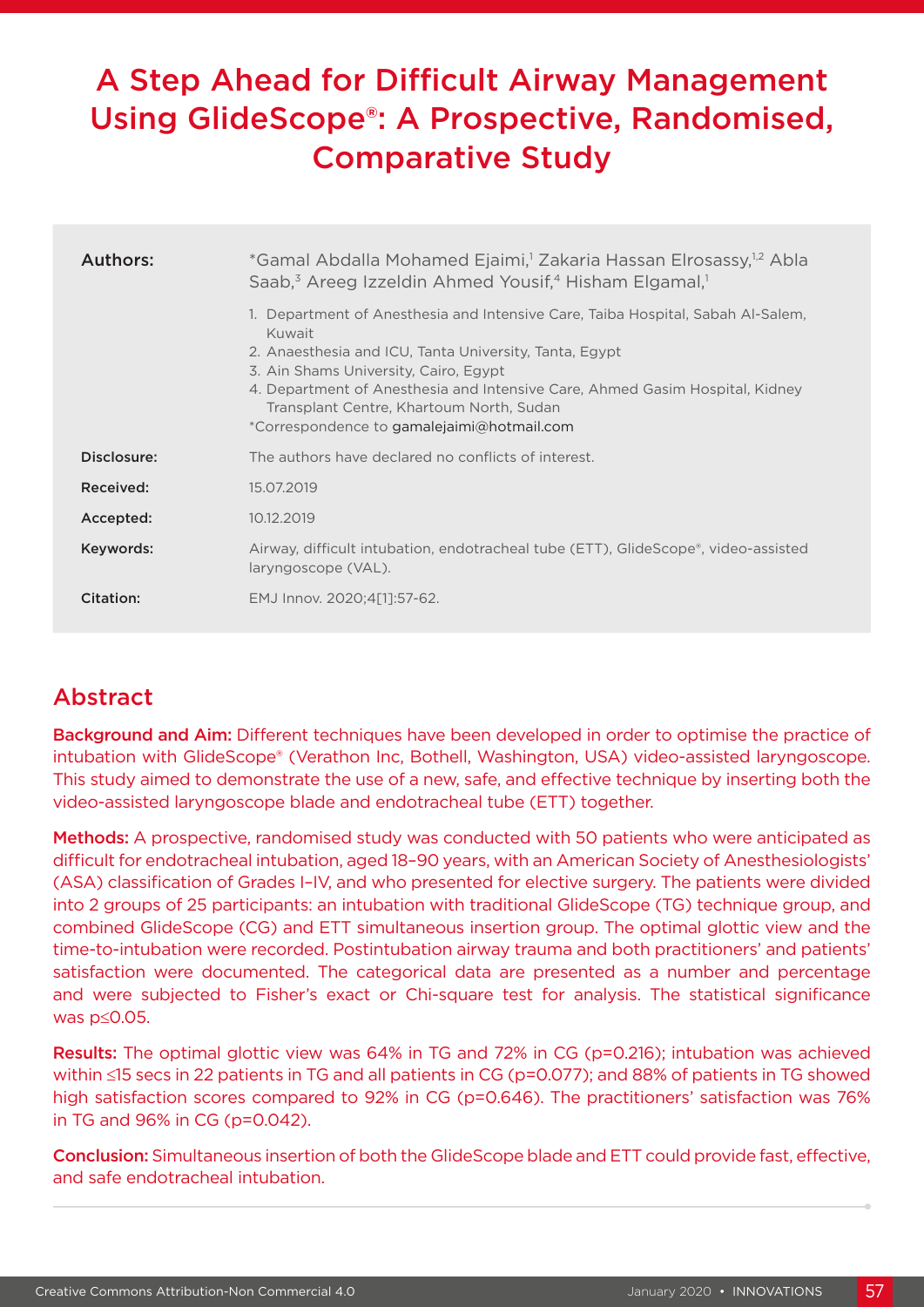## INTRODUCTION

Airway management is a fundamental anaesthetic practice. Delay in securing an airway could be extremely serious in certain conditions. Therefore, many techniques and a lot of equipment are used to manage the problem. Anaesthetists must have the skills, different tools, and techniques of airway management. GlideScope® video-assisted laryngoscope (GVAL) has been a revolution in difficult airway intubation since its introduction in 2003. Recent studies have proposed the GVAL as the first choice for intubation in a difficult airway.<sup>1-6</sup> Practitioners could encounter up to three problems when intubating with the hyperangulated blades of GVAL: the laryngoscope may be too close to the glottic opening, the practitioner may not direct the tip of the endotracheal tube (ETT) to enter the vocal cord opening, or they may be unable to advance the tip via the glottic opening.<sup>6,7</sup> It was hypothesised that combined insertion of both the GVAL blade and ETT provides a fast, safe, and effective alternative to the traditional GlideScope technique. In this study, the authors aimed to adopt a new combined GlideScope technique to achieve improvement in these parameters during endotracheal intubation. The secondary objective was to optimise, if possible, the use of GlideScope and to reduce the risks and complications related to its use.

## METHODS AND MATERIALS

This prospective, randomised, comparative study was conducted during the period from March 2017 to August 2018. Ethical approval was obtained from the Hospital Ethical Committee. Informed written consent from all patients was taken. A total of 50 patients aged 18–90 years with an American Society of Anesthesiologists' (ASA) classification of Grade I–IV, anticipated difficulty in airway intubation, and who presented for elective surgery under general anaesthesia were enrolled in the study. Exclusion criteria included patients with unanticipated difficult intubation, airway trauma, airway pathology, bleeding tendency, emergency procedure, pregnancy, full stomach, or need for rapid sequence intubation. Additionally, patients unwilling to participate were excluded. All patients were informed about the study

and written consent was obtained. Routine preoperative evaluation including medical history and physical examination was performed. Proper airway assessment and evaluation was carried out by an experienced consultant anaesthetist. All patients fulfilled the criteria of anticipated difficult intubation. Every patient had at least two criteria out of the history of difficult intubation, Mallampati Score III/IV, thyromental distance <6 cm, and neck circumference >40 cm. All patients were premedicated with ondansetron 4 mg and dexamethasone 8 mg intravenously. All patients received intravenous midazolam, at a dosage of 0.5–2.0 mg, in the holding area before moving to the operating room.

Patients were randomly selected and assigned to 1 of the 2 groups with 25 patients in each (TG and CG) using a computer-generated block randomisation program. The results of the allocation were kept in an opaque envelope in the operating room and were picked randomly by a designated person per patient. TG consisted of the patients who were intubated with GlideScope; the blade was inserted, followed by optimisation of the glottic opening, and finally ETT insertion via the mouth for tracheal intubation. In CG both the GlideScope and ETT were inserted at the same time, and the glottic opening was optimised for tracheal intubation.

After tracheal intubation the stylet was removed and ETT placement was confirmed by lung auscultation and end-tidal carbon dioxide and secured into place. The intubation procedure was performed by consultant anaesthetists with sufficient experience in using GlideScope (>10 years). The optimum view of the glottis (based on Cormack–Lehane [CL] system classification); the time-to-intubation (TTI), defined as the time needed from blade insertion to ETT placement; postintubation airway trauma; and practitioner and patient satisfaction were all assessed and evaluated. The primary outcome of the study was based on the TTI (divided into 3 categories: ≤15, 15–30, and >30 seconds) and CL classification (scored as excellent [CL=1], good [CL=2/3], and bad [CL>3]). The intubation time category was selected based on the observation that most complete GlideScope intubations could be performed in >30 sec, and the time was recorded by the assigned anaesthetic technician. The secondary objectives were postintubation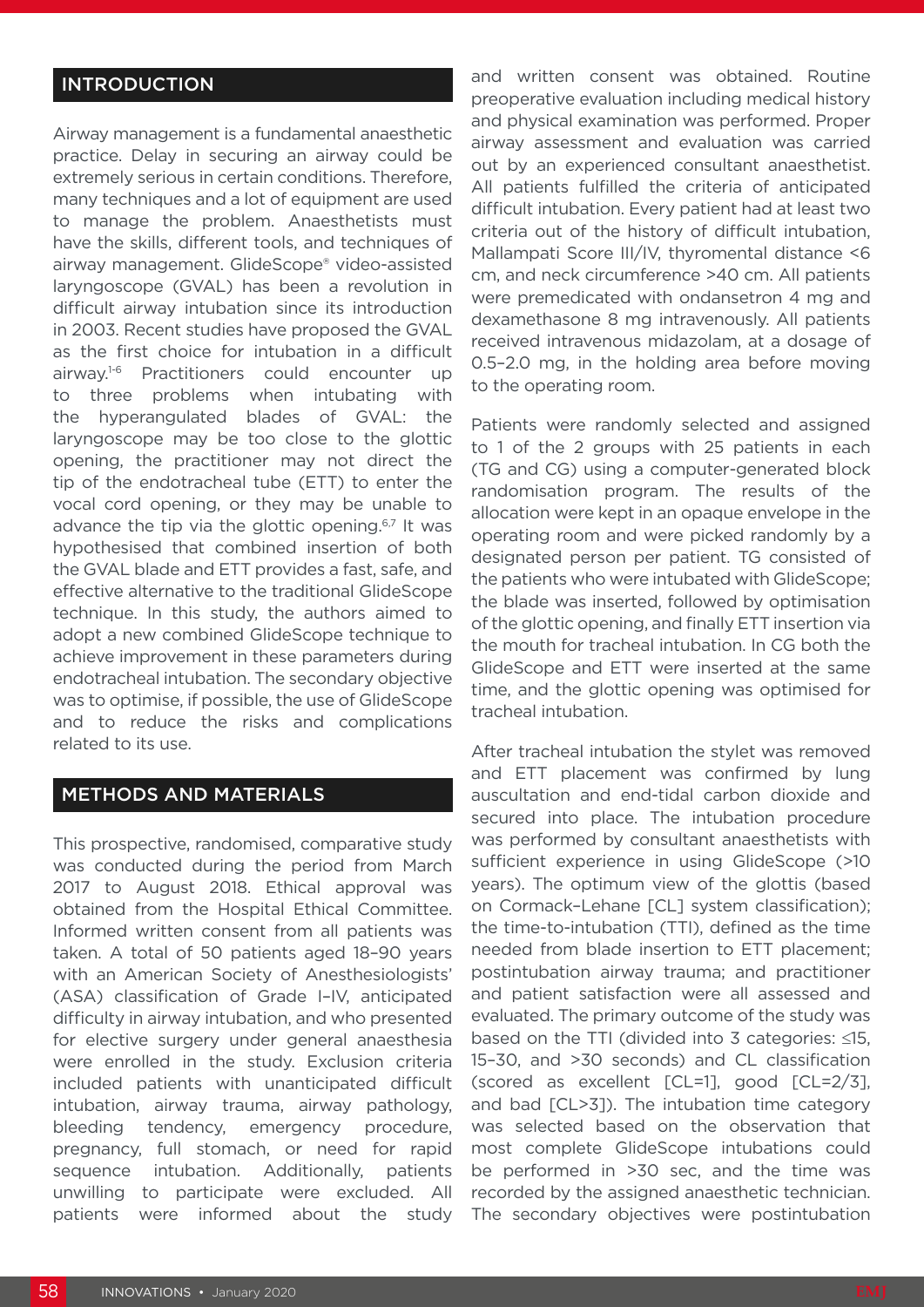airway trauma and satisfaction of the patients and practitioners. The satisfaction of the patients and practitioners performing the procedure was assessed using a 1–10 satisfaction score. Construction of a pilot questionnaire was carried out for both patients and practitioners to validate the scores.

Data entry and analysis using the Statistical Package for Social Sciences 21.0 (IBM, Armonk, New York, USA) was performed. For the purpose of sample size calculation, TTI was used as the primary outcome of this study. More than one trial for intubation was excluded from the study. No previous studies have compared this technique for the GlideScope with the traditional method; however, some studies compared the GlideScope with the conventional laryngoscope, using 25 patients per group. Assuming the same, a 2-sided Type 1 error of 0.05%, power of 80%, and sample size of 25 for each group was required to detect a significant difference. A total of 58 patients were enrolled and randomised in the study, however, 4 patients were excluded from each group, therefore, 50 patients were included in the study, with 25 in each group (Figure 1). The

categorical data are presented as a number and percentage and were subjected to Fisher's exact or Chi-square test for analysis. The statistical significance was considered at p≤0.05.

### RESULTS

There were no significant differences between the two groups regarding the criteria of anticipated difficult intubation (Table 1).

The field of view and optimum access for intubation obtained during the procedure was assessed in both groups. It was divided into three categories: excellent, good, and poor view, based on glottic opening, centralisation, and epiglottic view. A total of 16 patients in TG (64%) showed an excellent field view compared to 18 patients (72%) in CG. The good field view was demonstrated in 8 patients (32%) in TG compared to 6 patients (24%) in CG. The differences between both groups regarding the excellent and good field view were not significant. In the study, 2 patients, 1 from each group, showed bad field view; however, the intubation was successful (Table 2).



#### Figure 1: Diagram for sample size of the study.

CG: combined GlideScope®; TG: traditional GlideScope.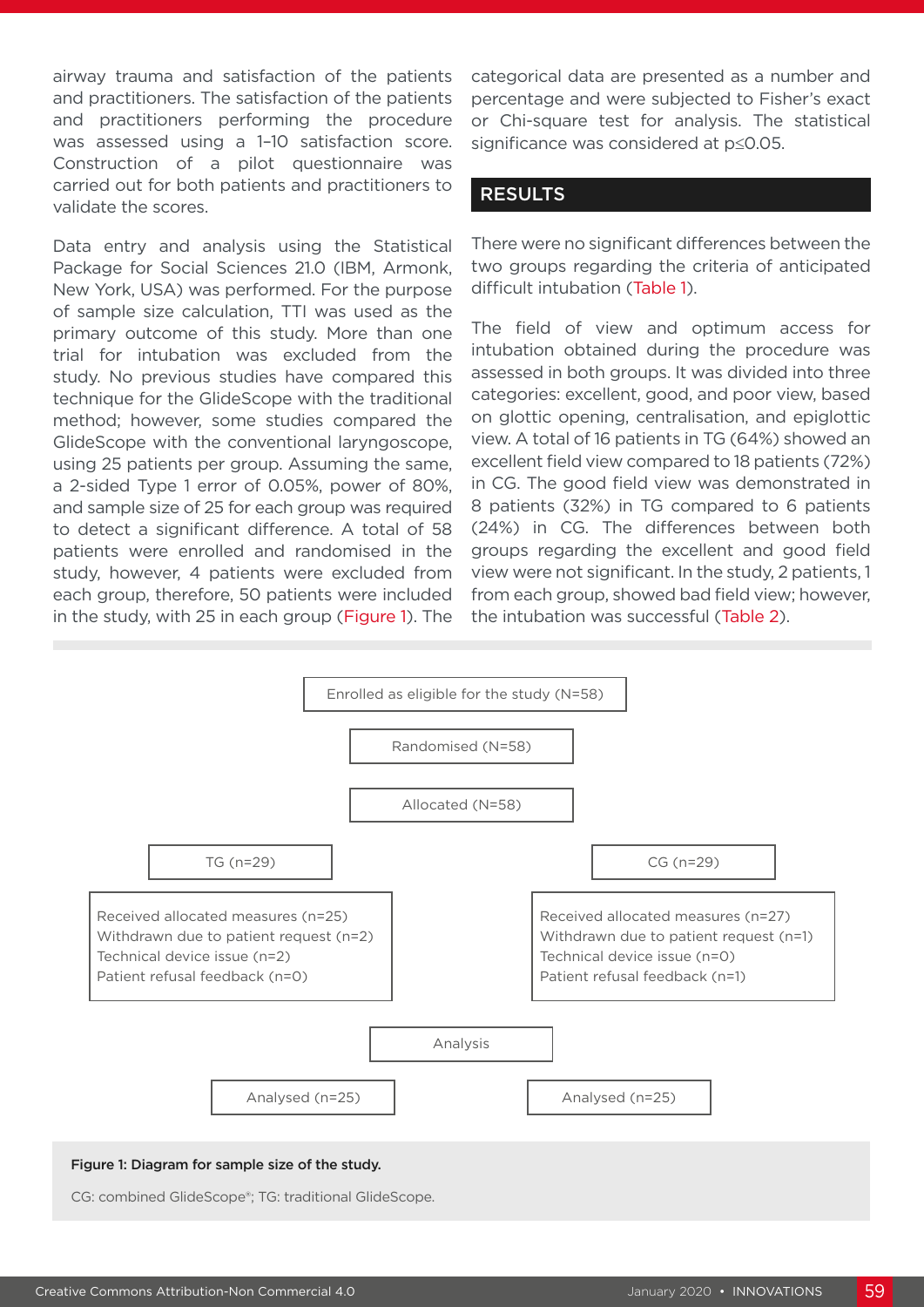Table 1: Age, sex, airway parameters, and history of difficult intubation distribution.

| <b>Characters</b>               | Group A<br>$n=25$ | $\%$ | <b>Group B</b><br>$n=25$ | %   | p value |  |  |  |
|---------------------------------|-------------------|------|--------------------------|-----|---------|--|--|--|
| Age                             |                   |      |                          |     |         |  |  |  |
| 18-30 years                     | $\overline{3}$    | 12%  | 5                        | 20% | 0.450   |  |  |  |
| 30-60 years                     | 14                | 56%  | 13                       | 52% | 0.782   |  |  |  |
| $\geq 60$ years                 | 8                 | 32%  | 7                        | 28% | 0.763   |  |  |  |
| Sex                             |                   |      |                          |     |         |  |  |  |
| Male                            | 14                | 56%  | 12                       | 48% | 0.580   |  |  |  |
| Female                          | 11                | 44%  | 13                       | 52% | 0.310   |  |  |  |
| Mallampati score                |                   |      |                          |     |         |  |  |  |
| I and II                        | 11                | 44%  | $\mathcal{G}$            | 36% | 0.573   |  |  |  |
| III and IV                      | 14                | 56%  | 16                       | 64% | 0.573   |  |  |  |
| Neck circumference              |                   |      |                          |     |         |  |  |  |
| $≤40$ cm                        | 12                | 48%  | 10 <sup>°</sup>          | 40% | 0.578   |  |  |  |
| ≥40 cm                          | 13                | 52%  | 15                       | 60% | 0.578   |  |  |  |
| <b>Thyromental distance</b>     |                   |      |                          |     |         |  |  |  |
| $\geq 6$ cm                     | 17                | 68%  | 16                       | 64% | 0.771   |  |  |  |
| $\leq 6$ cm                     | 8                 | 32%  | $\mathsf{9}$             | 36% | 0.771   |  |  |  |
| History of difficult intubation |                   |      |                          |     |         |  |  |  |
| No                              | 20                | 80%  | 22                       | 88% | 0.230   |  |  |  |
| Yes                             | 5                 | 20%  | 3                        | 12% | 0.451   |  |  |  |

The TTI from the beginning of the blade insertion to tube placement was assessed and divided into three categories: <15, 15–30, and >30 seconds (when more than one attempt was used). Most patients in the TG group (n=22) were successfully intubated within <15 seconds compared to all patients in CG. No significant differences were found (p=0.0767). Postintubation airway trauma was also evaluated. One patient in the study, from the TG group, experienced minor airway trauma because of upper lip injury, which only needed patient reassurance. There were no significant differences (p=0.322) (Table 2).

The satisfaction of the patients and practitioners performing the procedure is shown in Table 2. A satisfaction score of 1–10 was used. A score of 8–10, 4–7, and 0–3 were considered as high, fair, and bad satisfaction, respectively, <3 was also considered as a bad satisfaction score. The number of patients in the TG and CG groups who reflected a high satisfaction score was 22 (88%) and 23 (92%), respectively, with no significant statistical difference (p=0.646). Additionally, 76% of the practitioners reported a high satisfaction score during the procedures in TG compared to 96% in CG (p=0.042).

## **DISCUSSION**

To the authors' knowledge, this is the first study to evaluate this new technique for intubation with GVAL. It is crucial to consider laryngoscopy and intubation as two separate steps in airway management, because there is a possibility of facing difficulty in either step. Although GlideScope provided a good or excellent view of the glottis, the intubation was not always straightforward. Many types of stylets and ETT are used to increase successful intubation with GlideScope; however, there are numerous reports of airway trauma during intubation attempts.<sup>1,2</sup> The good-to-excellent glottic view offered by GlideScope has markedly increased its popularity over recent years compared to direct laryngoscopy.3 Different studies performed in emergency departments have shown intubation using GlideScope requires significantly more time. The rates of successful intubation on first attempt are not significantly different between GlideScope and direct laryngoscopy.4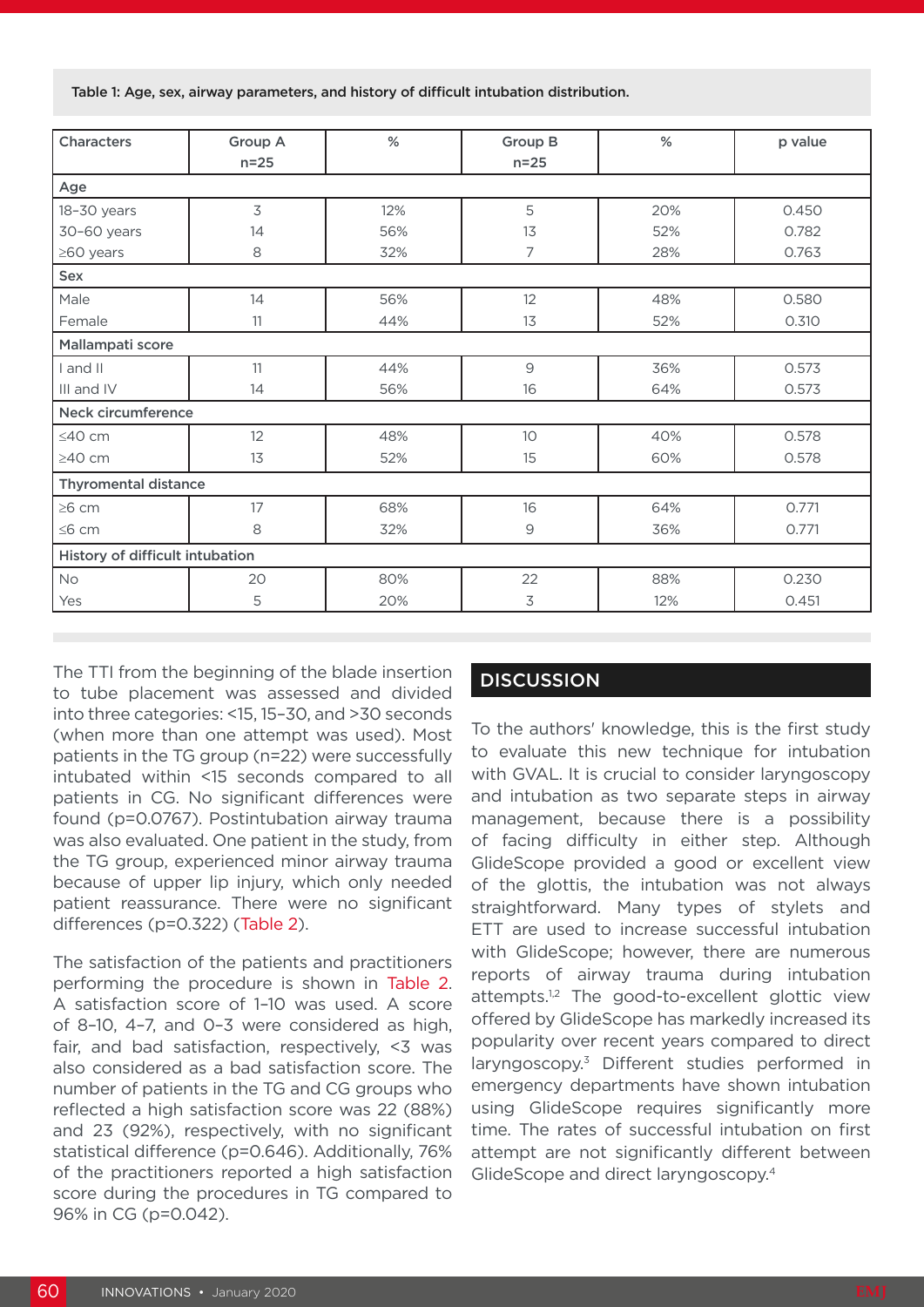Table 2: Field view, time from start to intubation, postintubation airway trauma, and satisfaction.

| <b>Characters</b>             | Group A  | %     | Group B        | $\%$ | p value |  |  |  |  |
|-------------------------------|----------|-------|----------------|------|---------|--|--|--|--|
|                               | $n=25$   |       | $n=25$         |      |         |  |  |  |  |
| Field view and optimisation   |          |       |                |      |         |  |  |  |  |
| Excellent (C-L: 1)            | 16       | 64%   | 20             | 72%  | 0.216   |  |  |  |  |
| Good (C-L: 2 or 3)            | 8        | 32%   | 4              | 24%  | 0.533   |  |  |  |  |
| Poor (C-L: >3)                |          | 4%    |                | 4%   | 1.000   |  |  |  |  |
| Time from start to intubation |          |       |                |      |         |  |  |  |  |
| $\leq$ 15 sec                 | 22       | 88%   | 25             | 100% | 0.077   |  |  |  |  |
| 15-30 sec                     | 3        | 12%   | O              | 0%   | 0.077   |  |  |  |  |
| $\geq$ 30 sec                 | $\circ$  | 0%    | O              | 0%   |         |  |  |  |  |
| Postintubation airway trauma  |          |       |                |      |         |  |  |  |  |
| Yes                           |          | 4%    | $\bigcirc$     | 0%   | 0.323   |  |  |  |  |
| <b>Patient's satisfaction</b> |          |       |                |      |         |  |  |  |  |
| $8 - 10$                      | 22       | 88%   | 23             | 92%  | 0.646   |  |  |  |  |
| $4 - 7$                       | 3        | 12%   | $\overline{2}$ | 8%   | 0.646   |  |  |  |  |
| $\leq 3$                      | $\circ$  | $O\%$ | $\circ$        | 0%   |         |  |  |  |  |
| <b>Doctor's satisfaction</b>  |          |       |                |      |         |  |  |  |  |
| $8-10$                        | 19       | 76%   | 24             | 96%  | 0.042   |  |  |  |  |
| $4 - 7$                       | 6        | 24%   |                | 4%   | 0.042   |  |  |  |  |
| $\leq$ 3                      | $\Omega$ | 0%    | $\circ$        | 0%   |         |  |  |  |  |

C–L: Cormack–Lehane.

Successful ETT placement is usually best achieved by using a stylet formed in the shape of a hockey stick with a 90° bend. Once the tube enters the glottis the stylet is withdrawn by approximately 3 cm, followed by advancing of the tube slightly in order to prevent hitting the tracheal wall.<sup>5,6</sup>

The authors found that the differences between the TG and CG groups regarding the excellent and good field view were not significant. Only two patients in the study, one from each group, showed a poor field view, despite successful intubation. Evaluation of TTI, starting from the beginning of blade insertion up to ETT placement, revealed no significant difference. All the patients were intubated within 30 seconds in both groups. Postintubation airway trauma was also evaluated. One patient in the study, from the TG group, experienced minor airway trauma due to upper lip injury, which only required patient reassurance. This difference was not significant.

The satisfaction of the patients and practitioners performing the procedure was assessed using a 1–10 satisfaction score. There were no significant differences in patients' satisfaction; however, the practitioners showed higher satisfaction in the CG group compared to the TG group (p=0.042). To improve ETT insertion through the mouth, Bacon et al.<sup>7</sup> recommended GlideScope blade insertion to the left of the mouth midline. They also recommended ascending the scope to improve the laryngeal view and holding of the tube at the level of the connector to improve the manoeuvrability.<sup>7</sup> Kramer et al.<sup>8</sup> used the technique of ETT insertion through the mouth in a horizontal plane to GlideScope, and once the tube had passed the flange of the GlideScope, they rotated it to the vertical position. Cho et al.9 found that the insertion of the blade of the GlideScope nearer to the left corner of the mouth resulted in a larger space for ETT insertion. With this manoeuvre, Cho et al. $9$  noticed a potential avoidance of oropharyngeal mucosal injury. They also showed that introduction of ETT into the mouth prior to the insertion of the GlideScope may result in airway trauma.

Walls et al.<sup>10</sup> reported a case in which, despite Grade 1 laryngeal view, they encountered difficulty in ETT insertion via the vocal cord to